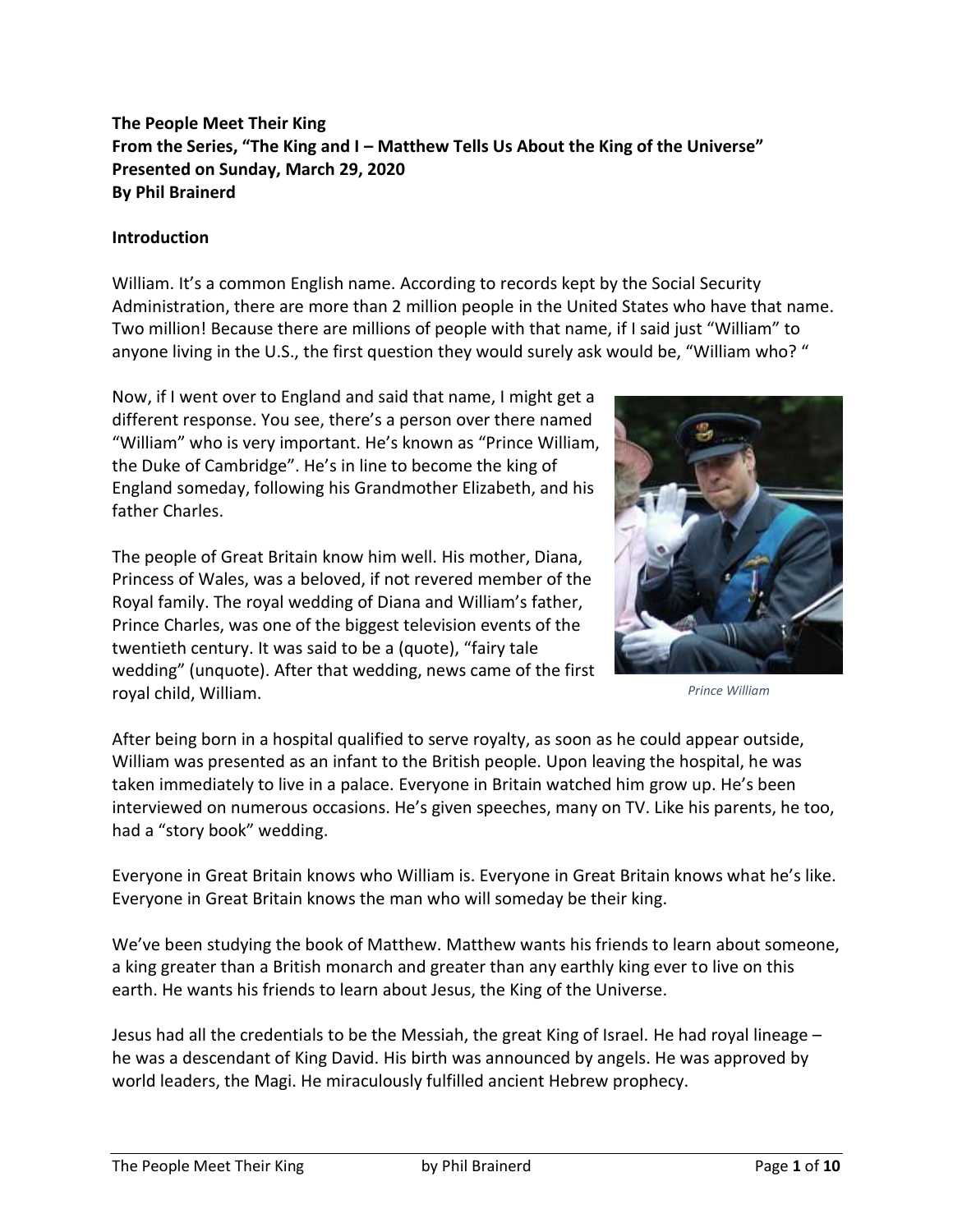However, this great king wasn't born in a hospital qualified for royalty. He was born in a stable. Angels may have announced his coming, but there were no doctors to help in his delivery. He wasn't presented to his people on television. In fact, he wasn't presented at all. The political King, Herod, an illegitimate leader, tried to kill him. So, his family had to flee to Egypt where the king lived for a time in exile. When he returned to his homeland, he lived in obscurity in a littleknown corner of Israel.

We're currently in Matthew's book, chapter four. Jesus is around 30 years old. He was hardly known by anyone outside of a small circle. He was known by his family. He was known by his village. He was known by a preacher named John the Baptist and some of his followers.

However, Jesus caught the eye of someone very important. In a few sessions back, Mathew told us that Jesus met the greatest enemy of mankind, the Devil. He did battle with that enemy and won decisively.

In our last session, Jesus has become known by four men. Jesus has picked out his core leadership team: Andrew and Peter, James and John. These men aren't very well known, either.

Jesus has prepared for his role as King for 30 years. And yet, he's hardly known by the public. *It's now time for that to change.* It's time for Jesus to leave obscurity. It's time for him to meet the people he was sent to rule, the people of Israel. It's time for them to be offered the chance to follow the great king.

Let's read our passage.

23 Jesus went throughout Galilee, teaching in their synagogues, proclaiming the good news of the kingdom, and healing every disease and sickness among the people. 24 News about him spread all over Syria, and people brought to him all who were ill with various diseases, those suffering severe pain, the demonpossessed, those having seizures, and the paralyzed; and he healed them. 25 Large crowds from Galilee, the Decapolis, Jerusalem, Judea and the region across the Jordan followed him. (Matthew 4:23-25)

We'll talk about today's passage with five points that all begin with the letter "P":

- I. The Primary People of the King.
- II. The Pulpit of the King
- III. The Proclamation of the King
- IV. The Power of the King.
- V. The Popularity of the King.

Let's start with our first point: The primary people of the King.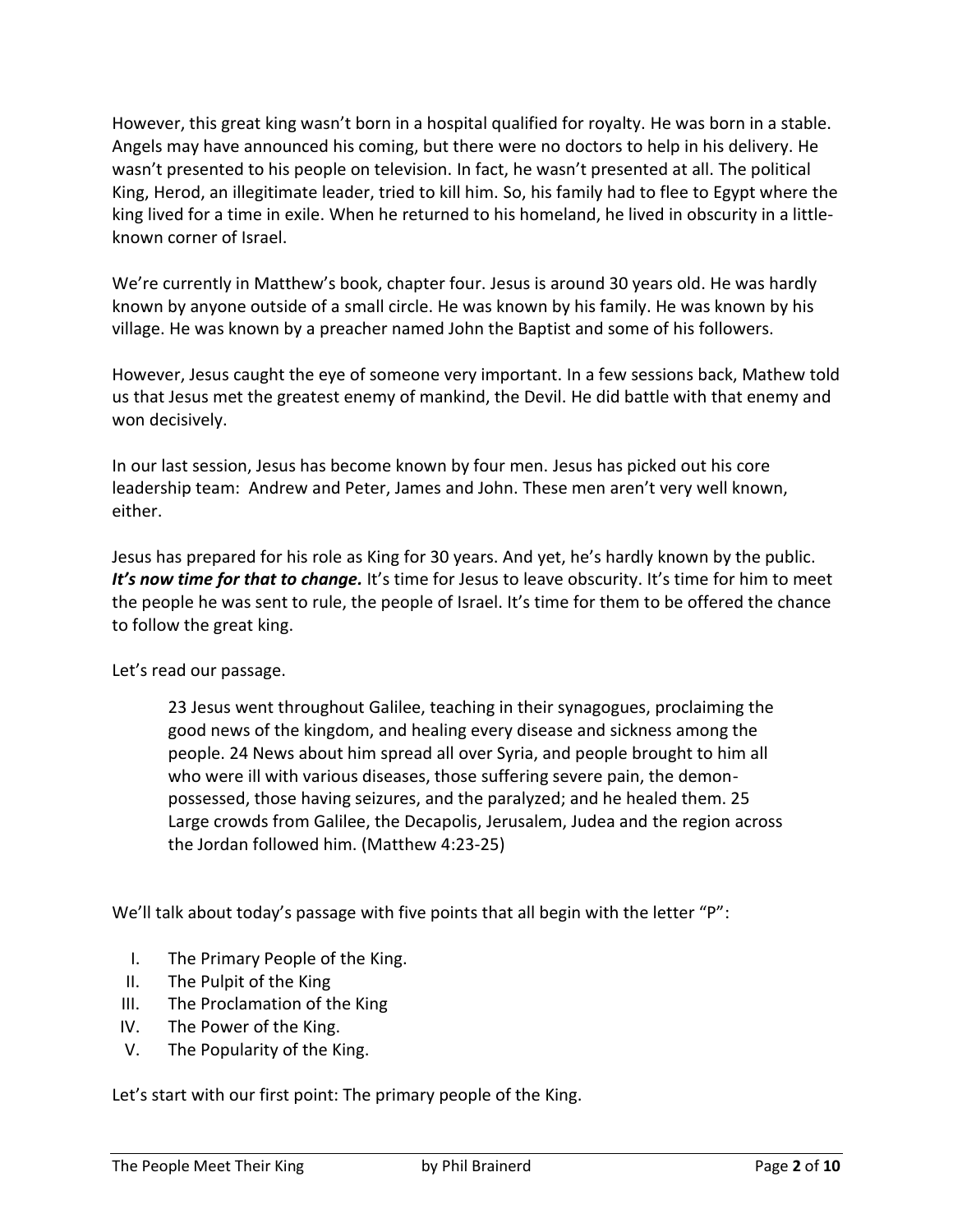## **I. The Primary People of the King**

Jesus went throughout Galilee… (Matthew 4:23(a))

Galilee, as we learned in our previous sessions, was the northern-most region of the ancient nation of Israel. It's very interesting that when Jesus, the great king, began the process of meeting the public, he didn't commit to the entire nation of Israel at first. He had a primary target: The people of Galilee.

Here are some important things to know about Galilee.

It was known for being a mixture of distinct people groups: The Jewish people and Gentiles ("Gentile" being a word for "the other nations"). In a previous session, we learned that Galilee was referred to as "Galilee of the Gentiles" (Matthew 4:15). There were some towns in Galilee that were primarily Jewish, but there were also town established as colonies by the Romans. In between those two people groups were numerous travelers, because Galilee was situated between major regions of the Roman empire.

Because of this, there was a mixture of influence by various groups. For example, in our last session we met Peter and Andrew. They were brothers. The name given to Peter at birth was "Simon". The Jewish people would pronounce that name "Shimone", or "Simeon". That was the name of one of the twelve sons of Israel. So, it was a very Jewish name. Andrew, on the other hand, was a Greek name. The Greeks controlled the territory of Galilee before the Romans. Many people in that day still spoke Greek. That's why much of the New Testament was written in that language. So, in this family, there was Jewish influence mixed with Greek influence. We'll talk more about this international influence in later sessions.

For now, here's why this was important: *The mixing of cultures was considered by some Jews to be a threat.* On one level, this is understandable. The Jewish people had received direct revelations of God through Moses and the prophets. It's understandable that they would want to defend that. However, just like every other group of people on the planet, the Jewish people were human beings. Every group of human beings is vulnerable to pride: The sense that they're better than everyone else because well, just because.

To the south of Galilee were two groups. Directly south was the territory of Samaria. In that region, there was so much mixing and intermarriage that it was hard to find distinct groups. We'll talk more about them at a later time.

Further south was Judea, with the Jewish capital, Jerusalem. This was the home of those who believed that they, and they alone, held the complete and pure traditions of the Jewish people. Because of this, the people of Judah, and especially the leaders in Jerusalem looked down on places like Galilee. Galilee was considered a second-class place. Its residents were second-class citizens.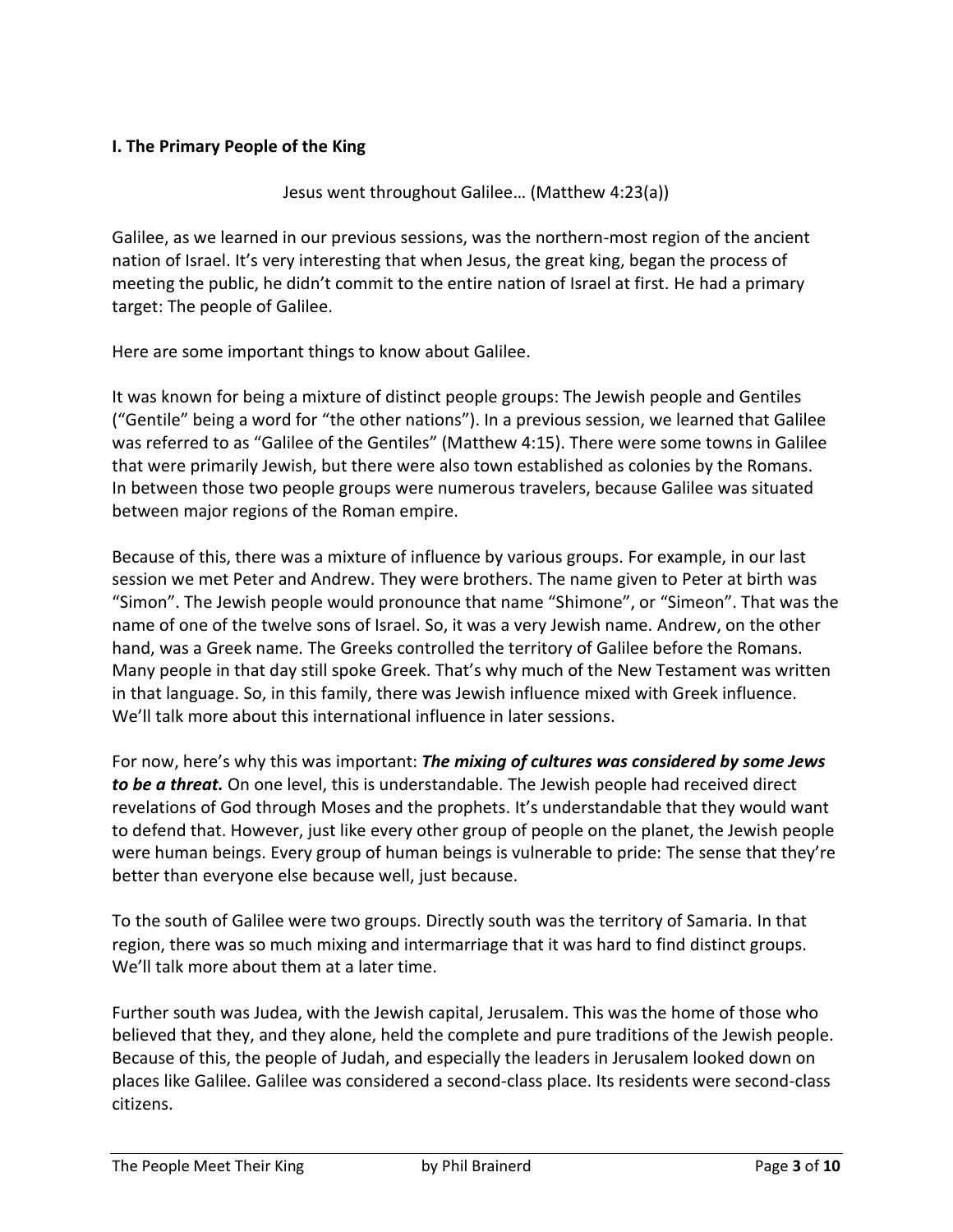Here's something that is very important to understand. Jesus spent most of his life in Nazareth, a little town in Galilee. He grew up surrounded by second-class citizens. In fact, he himself was considered a second-class citizen.

When Jesus chose the first group of people who would meet him, his primary people, he chose people who were considered to be second class citizens. He didn't go to the "pure" people in Jerusalem.

We don't know with certainty why he did that. Let me speculate. In just a few weeks, we'll be looking at the Sermon on the Mount, considered by many to be the core teachings for disciples of Jesus. One of the things Jesus says there is, "Blessed are the poor in spirit". Sometimes, people who consider themselves to be "superior" don't feel a need to learn anything.

- They trust in their status.
- They trust in their learning.
- They trust in their intelligence.

## *People who are (quote) "inferior" (unquote) are often more likely to listen when God speaks to them, than people who feel pure and superior.*

So, when Jesus chose the first people to meet him, his primary people, he chose the people of Galilee. A place full of people considered to be second class.

# Here's something I want you to know: *If you've ever been made to feel that you're second class, Jesus understands. In fact, you're his first choice.*

Let's move on. Let's talk about the pulpit of the King.

#### **II. The Pulpit of the King**

Most kings don't have pulpits. This king, Jesus does.

…teaching in their synagogues… (Matthew 4:23 (b))

The great king is in the process of meeting his people. We've suggested that the people in the region of Galilee may be more likely to listen than in Judah. But even among this people there are some even more likely to listen than average. Those would be the faithful Jewish people who have been long awaiting their Messiah. They would most likely be found in their Synagogues.

If a town was fortunate enough to have a synagogue, it was often the most prominent building. The Jewish people tried to build them on the highest point in a given vicinity. A large pole extended up out of the building to make it even more visible, not unlike a church steeple today.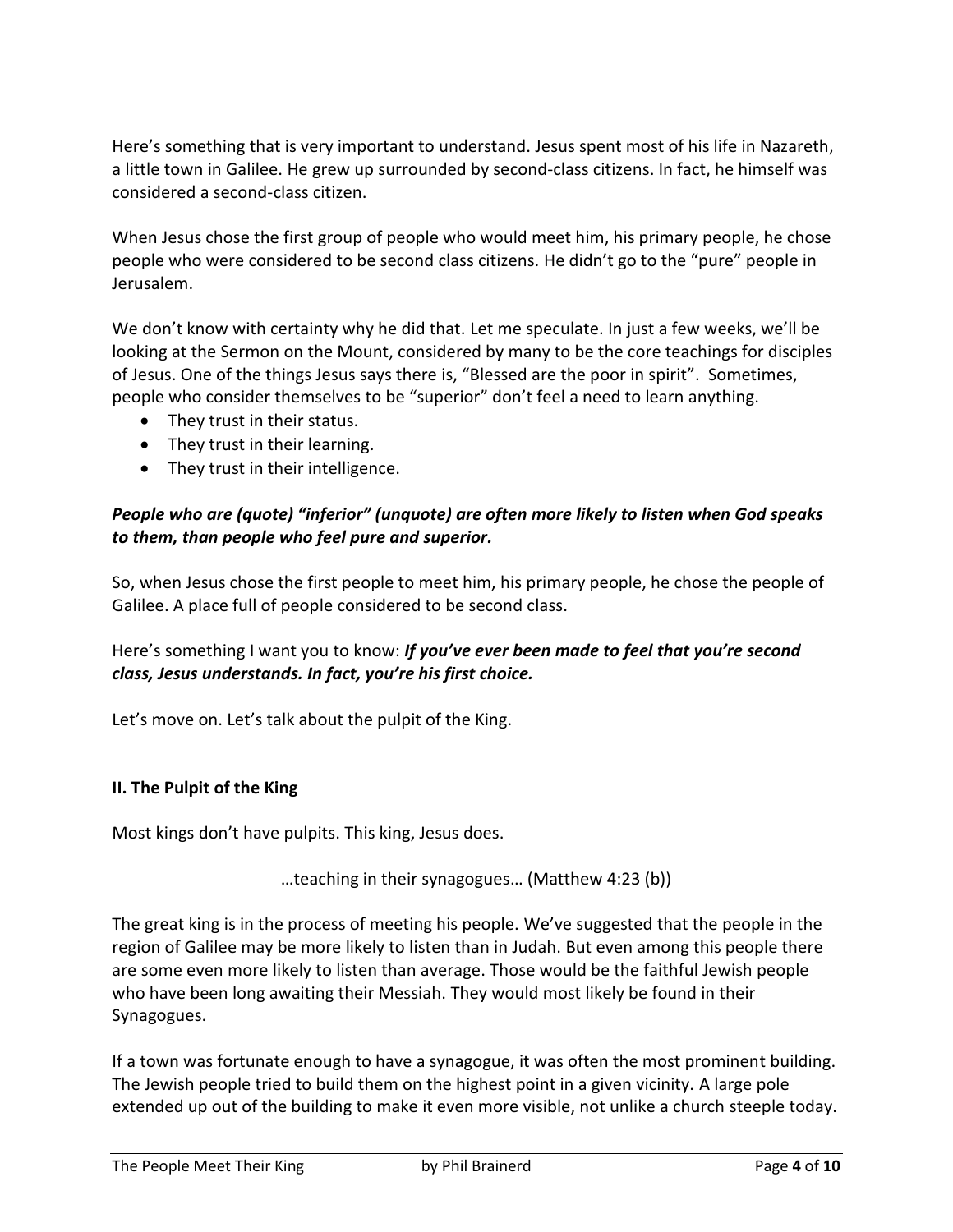The faithful met each week on the Sabbath, and sometimes other days of the week. Leaders would read from the Scriptures available to them in those days. That would include Moses and other great prophets. The Scriptures were then be interpreted by the leaders.

The synagogues were used for other purposes, too. Young Jewish men were taught their Scriptures during the week, along with reading and simple math. Matters of local law were decided through the synagogue. If someone broke a law, local leaders could determine that the lawbreaker could be fined, or even flogged. The most extreme cases would be handed over to the Romans. So, the synagogue was an important center for most Jews; especially the faithful who were awaiting their Messiah.

If a teacher of note passed through, it was common for that teacher to be invited. Such was the case with Jesus. He often spoke in other locations such as private homes, and sometimes out in the fields. But Matthew says that Jesus sought out the most faithful of the Jewish people in exactly the places they would most easily be found.

This was a pattern followed by the early disciples of Jesus as they went out into the world. The apostle Paul would often go into a gentile city and search out the synagogues. He would then teach there. After that, Paul and other disciples would reach out to the gentile population.

To this day, the faithful have gathering places where they meet to hear God's words proclaimed. Today, we in the Christian faith believe that those places are called churches. If you don't have a church that you attend faithfully, consider finding one. If you're in Bergen country NJ, please consider our church: Trinity Church of Teaneck. You can learn how to find us on our web site: www.TrinityTeaneck.org.

The reason this king needed a pulpit was that he had a message, a proclamation. Let's look at that.

## **III. The Proclamation of the King**

…proclaiming the good news of the kingdom… (Matthew 4:23 c)

Once Jesus was allowed to stand in the pulpit of a synagogue, he proclaimed a message: -The good news of the kingdom. Previously, John the Baptist proclaimed, "Repent, for the kingdom of heaven is near." Now, Jesus made it clear: The fact that the kingdom is near is good news!

Many of you have seen the movie, "The Wizard of Oz". If you remember that film, you know the scene where Dorothy lands in Munchkin land. Her house squashed the Wicked Witch. All of a sudden, a large light appears. Beautiful music plays. Out of the light steps Glinda, the good witch of the North. She walks up to Dorothy and asks, "Are you a good witch, or a bad witch?"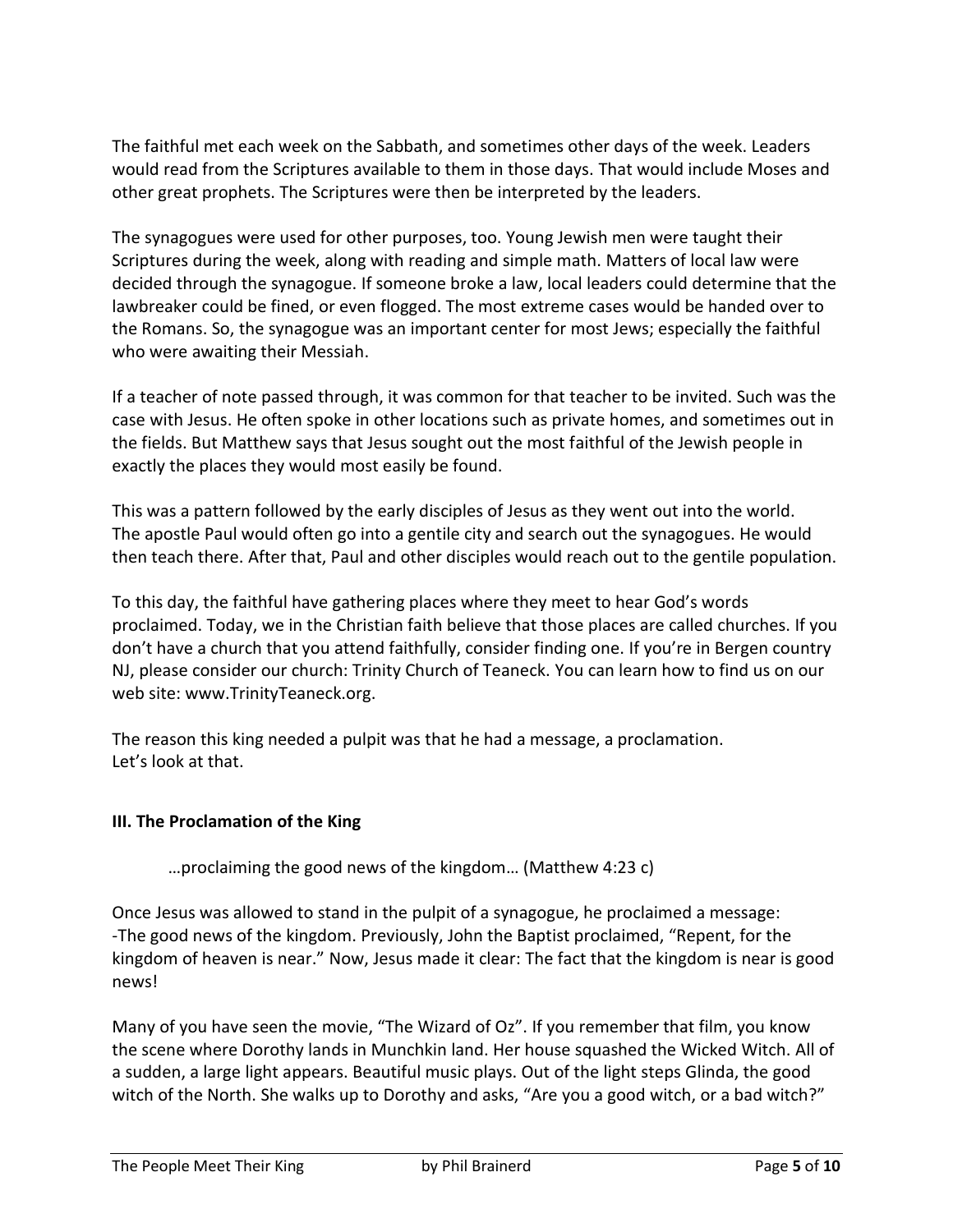Apparently, in Oz the various magical beings announce their roles.

In America, we've all heard the phrase, "good news of the Gospel" for a long time. We've heard it for so long we take it for granted. What if the coming of the kingdom was bad news? What if the great king arrived and the world found out that he was very angry? Maybe he was about to bring another event like the great flood to wipe out the world?

But no. The great King brought good news of his kingdom. Here it is: The doors of the kingdom are wide open. They are open to everyone. They are certainly open to the Jewish people who waited faithfully for their Messiah. They will be open to the gentiles as well.

There is only one requirement: Be willing to repent of your sins and declare allegiance to the king. There is no price that you must pay: You don't buy your way in. Not with good works. Certainly not with money. It's free. That's good news.

The news gets better when you compare the kingdom of heaven to the kingdom of this world. The kingdom of this world is a mess. A real mess. The kingdom of this world is filled with disease and pain. It's full of attackers and invaders, both human and spiritual. It's full of death. But no resident of the kingdom of heaven need fear these things. That's because the great king has great power. Jesus, the great king is about to show that power to everyone.

Let's read about the power of the king.

## **IV. The Power of the King**

## *and healing every disease and sickness among the people. (*Matthew 4:23 (d))

Healing is another topic that we take for granted. We heard that Jesus did it, but we don't think about what allowed him to do it. Today, we have modern medicine. I can't tell you how many times I've felt ill and gone to the doctor. The doctor gives me some pills, and I feel better. Sometimes I feel better quickly. Sometimes, it takes a while. We all have similar stories.

However, there are also times that people don't heal. They visit the doctor, the doctor prescribes medication, and nothing happens. Then the doctor tries again. And again, nothing. Some people never get better. They learn to live with pain. Tragically, some people die.

We're told here that many sick people came to Jesus. He healed every disease and sickness. *Every disease and every sickness.* And he didn't just heal people. Matthew will give examples in the coming chapters. People usually healed immediately. This was not "Take two aspirin and call me in the morning."

What does it take to do this? *It takes power.* How much power? To answer that question, we need to talk about how people become sick, and how they normally heal.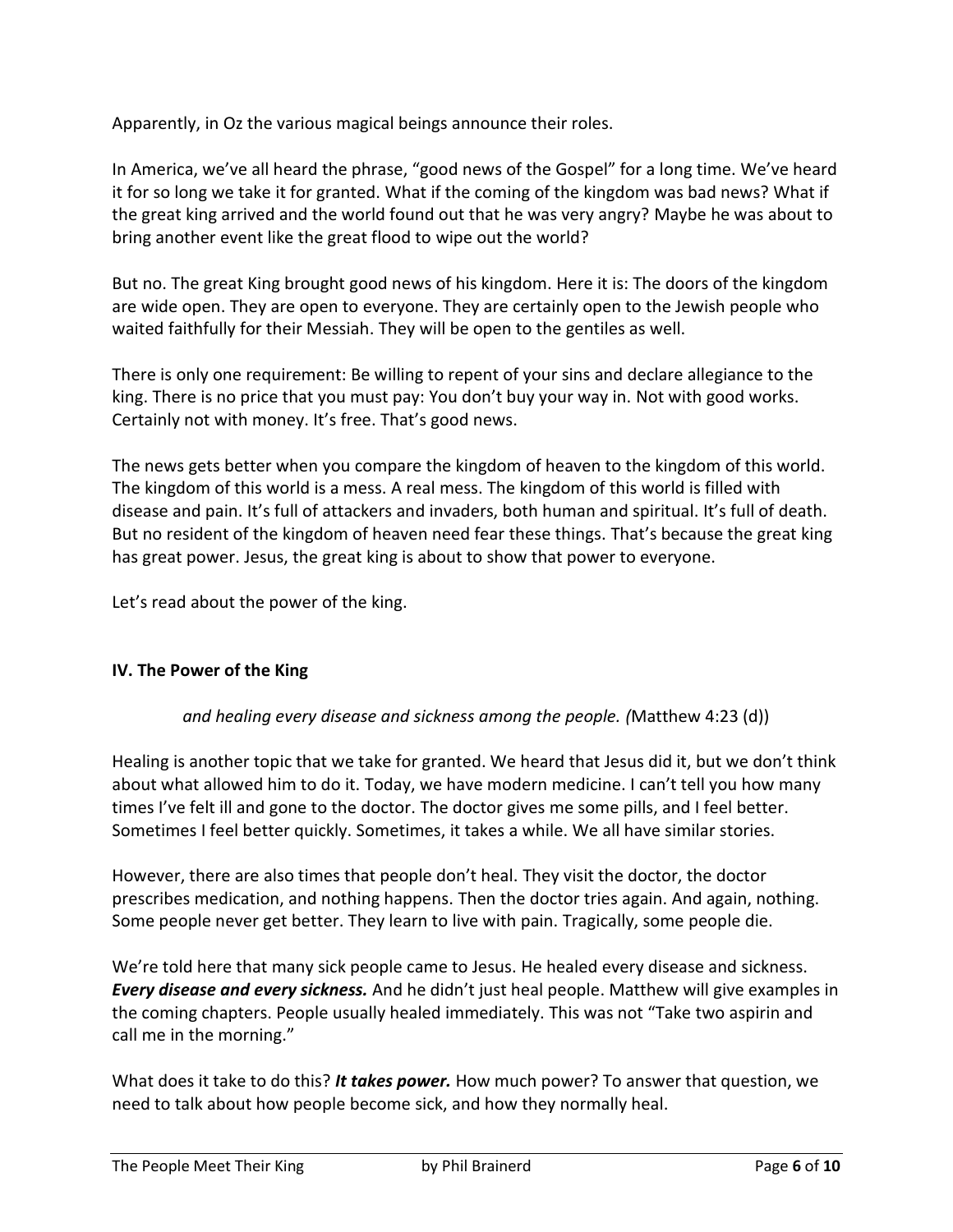Let's go all the way down to the level of a cell in our bodies. According to the web site "Medical News Today", a typical human body can have as many as 40 trillion cells. Yes, that's "Trillion" with a "T".

Let's think about just one. A single cell is fantastically complex. To get an idea of how complex, let's build something. We'll use Lego, a well-known toy. Legos are little plastic building blocks. I always like to say that if you haven't played with Legos, you've likely stepped on one or found one caught in the cushions on your sofa. Incidentally, if your children have ever played with Legos, you'll be finding them in all kinds of odd places around your house for a long time.

Let's use the most basic Lego blocks. They're about a half inch, and they have four knobs on the top. They come in four colors: Red, Blue, White, and Yellow. We'll use ten. Are you ready? Take



*Lego Pieces*

a white one. Connect it to a blue one. Then red. Another red. Two yellows. A blue, a white, a red and a blue. Let's say that I spoke this to you, rather than having you read this article. Would you be able to remember ten links? Maybe you don't have to keep this in your head? You could write down the information I just shared. If you did that, you would have what architects call a blueprint. With such a blueprint, you could make not only the object I just described, but many more just like it. You would of course need to be familiar with Lego toys and how they're put together. The Legos don't assemble themselves.

In our example, we have not come anywhere near the complexity of a single cell, much less the human body. The human body has a blueprint – it's called the genome. A typical genome has (ready for this?) 3 billion base-pairs of DNA. This plan allows a single egg cell in a mother's body to divide and multiply into billions and then trillions of cells. Each blueprint creates a unique human being.

When an illness occurs, some cells get damaged for some reason. Maybe the cell is attacked by an invading organism? Maybe there's a genetic deficiency? Perhaps there was an injury? Maybe the cell was damaged by a poison, a toxin of some kind?

When a cell is damaged, the human body has mechanisms that detect the damage. The body then finds the blueprint for the cell and then makes a new one. This happens all the time in our bodies – we don't notice it. Sometimes, though, the number of cells that are damaged is significant. The number grows to a level where we feel pain. This is called, "getting sick". When this happens, additional mechanisms come into play. Time is involved. If those mechanisms work, we stop feeling pain - we get well. But sometimes, the number of cells that get damaged rises above what our body can repair. In that case, we have a chronic illness. If the damage involves muscle cells or nerve cells, we can have paralysis. Or, we can become deaf or blind. Sometimes, the damage is so great, our bodies break down completely. We die.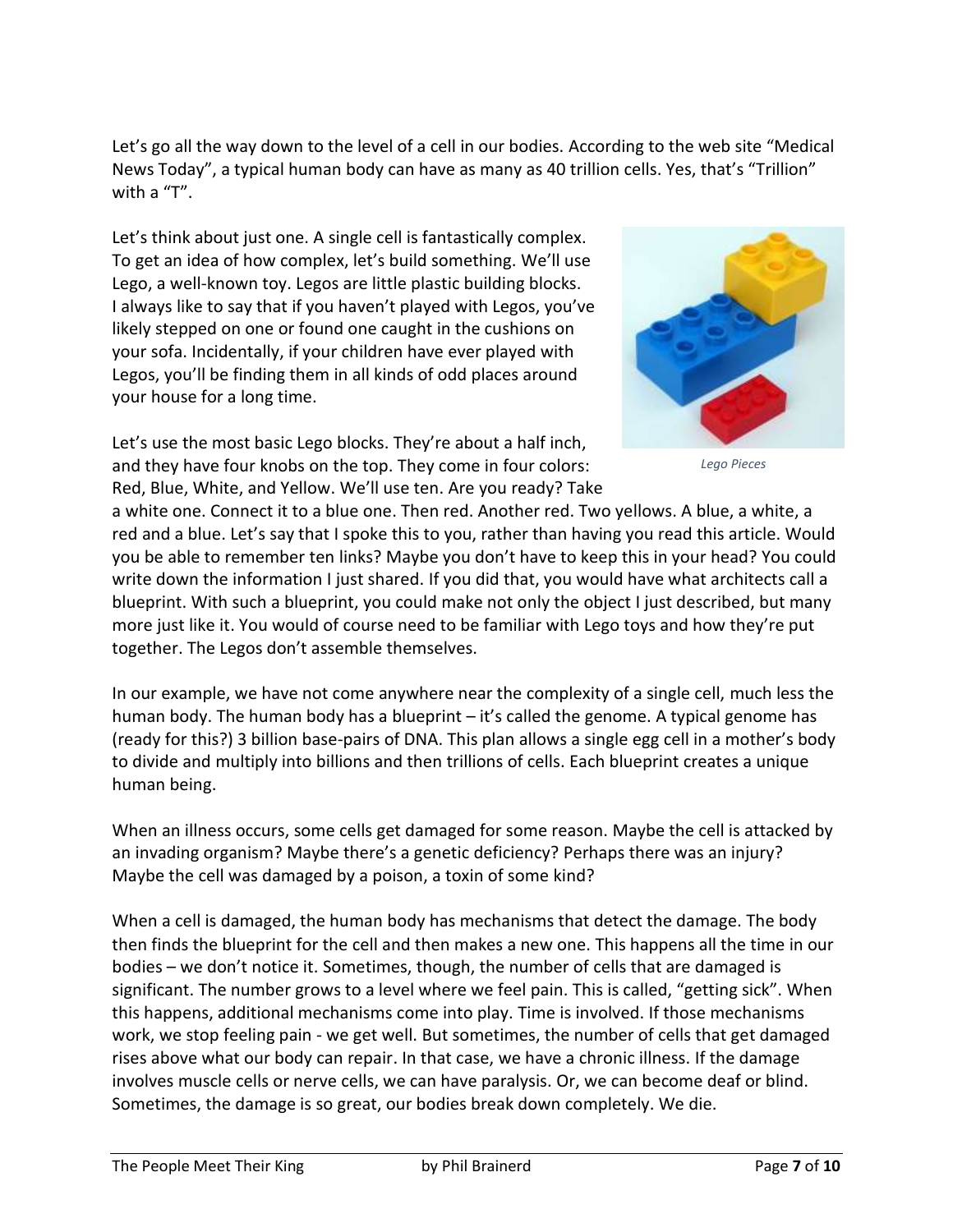Today, our best scientists are only beginning to understand the construction of our cells. In some cases, we can use that knowledge to create medicines and therapies to help us when we're sick. But we're nowhere close to understanding the massive complexity of the human body.

Now, let's go back to the time of Jesus. The field of medicine is very primitive. People came to Jesus who had chronic pain. Some were paralyzed. Some were blind, some were deaf. Some had terrible diseases like leprosy. Some had neurological problems that caused seizures. Others had illness that no physician could understand. Again: Jesus healed them all.

At the time Jesus walked in Israel, the population there was already measured in the millions. There were millions of human bodies, each with up to 40 trillion cells. All those cells were arranged according to a blueprint, unique to each body. For Jesus to give instant healing to a sick person, he would have to know which of the trillions of cells were damaged. He would have to know how they were damaged. Invading organism, genetic problem, or toxin. He would have to find the blueprint for each cell to either fix them or create new ones. He would then need to know how to reassemble those cells in the proper place, in the proper order.

Today, we're often impressed with our scientific knowledge. But, in the two thousand years since the time of Jesus, we have collected nowhere near the knowledge we would need to do this. Today, no human, or even team of humans could do what Jesus did. There is no machine; no medication, no therapy that could heal any affliction instantly.

This required power. Immense power. No human who lived before or who has lived since has had that kind of power. *Jesus did things that only the creator God could do.*

Previously, there were prophets who could ask God to heal someone, and God healed them. After Jesus lived, he could give his followers the *authority to heal.* However, they healed by invoking the name of Jesus, not by healing themselves.

This was power. This was the power of the king - Power that could only be wielded when the Creator God visited the face of the earth. This was not just an earthly king. This was the King of the Universe.

*In some cases, that power was expressed in authority.* The Bible teaches that we share our world with forces that we can't see. In some cases, the forces have personality. We call them angels and demons.

We'll get into this topic in detail at a later time. For now, we'll recognize that we have different types of people reading. Some believe in the possibility of these forces. Others are skeptical. For those who are skeptical, let me suggest a way to think about this.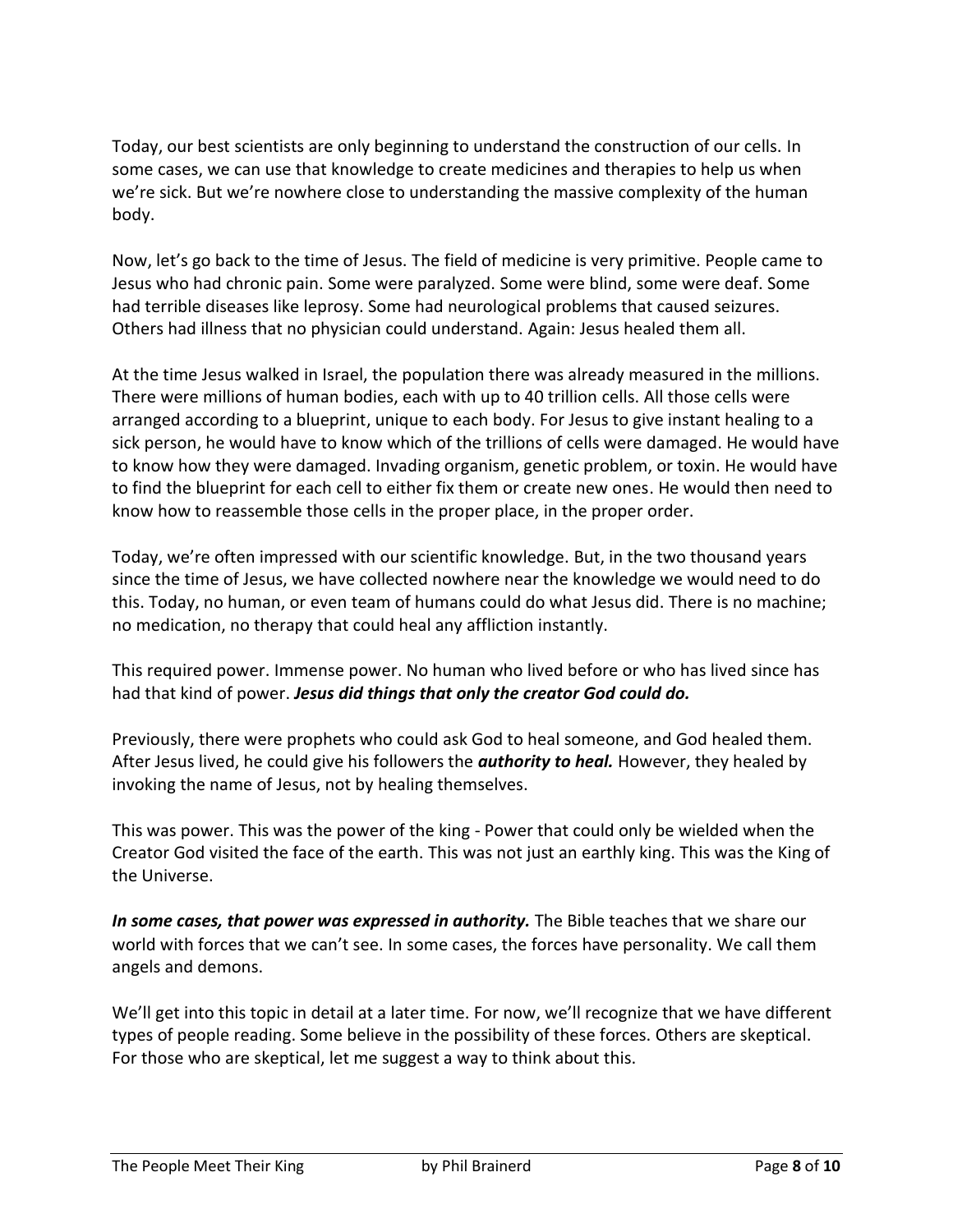Many of our friends enjoy science fiction – That's often abbreviated to "Sci-fi". Most people who like sci-fi believe there is intelligent life out in the universe. If you were to ask, "Could some intelligent beings have visited the earth?", most sci-fi fans would say "sure". If you were to ask, "Could they disguise themselves as people and wander around among us?", the sci-fi fans would say, "it's possible". If you were to ask, "Could they make themselves invisible?", once more, the sci-fi fans would say "it could be so." However, if you say, "There are intelligent beings who live among us who are invisible. The Bible talks about them. They're called 'angels and demons'", well, the sci-fi people would say, "That's impossible. Get out of here you crazy religious people!" It's funny, when you say "Aliens", you can have all kinds of phenomena that involve angel-like beings. If you say "Bible", all this becomes unbelievable.

Could we ask our skeptical friends to open their minds to the possibility that there are things in our universe that we can't explain with our current understanding of science? Could we ask you to accept just the possibility for now that angels and demons exist? Their existence would explain a lot of mysterious phenomenon in our world.

Once again, this topic will come up again later as we study Matthew's book. For now, let's say that part of the power of the king is expressed in authority. He can command those forces at will. Part of living in the kingdom of this earth is the fact that this earth is broken. It allows things to happen that aren't allowed in the kingdom of heaven. This includes demonic activity. When demons attacked people, and if those people came to Jesus, Jesus merely ordered the demons to leave. They always did.

Jesus performed these actions a lot. He healed every disease. He freed people from every kind of bondage, whether physical or spiritual. Because of this, you can imagine that Jesus became popular. For our last point, let's talk about the popularity of the king.

## **V. The Popularity of the King**

Large crowds from Galilee, the Decapolis, Jerusalem, Judea and the region across the Jordan followed him. (Matthew 4:25)

People had never seen anything like this. Was Jesus the long-awaited Messiah? Was he the great king? No one had ever shown anything like the power he showed. No one had proclaimed a message like he proclaimed. Understand, the ancient world had no cars, busses, trains, or planes. Thousands of people walked from all over Israel to meet the man who might be the great king.

Let's pull this all together.